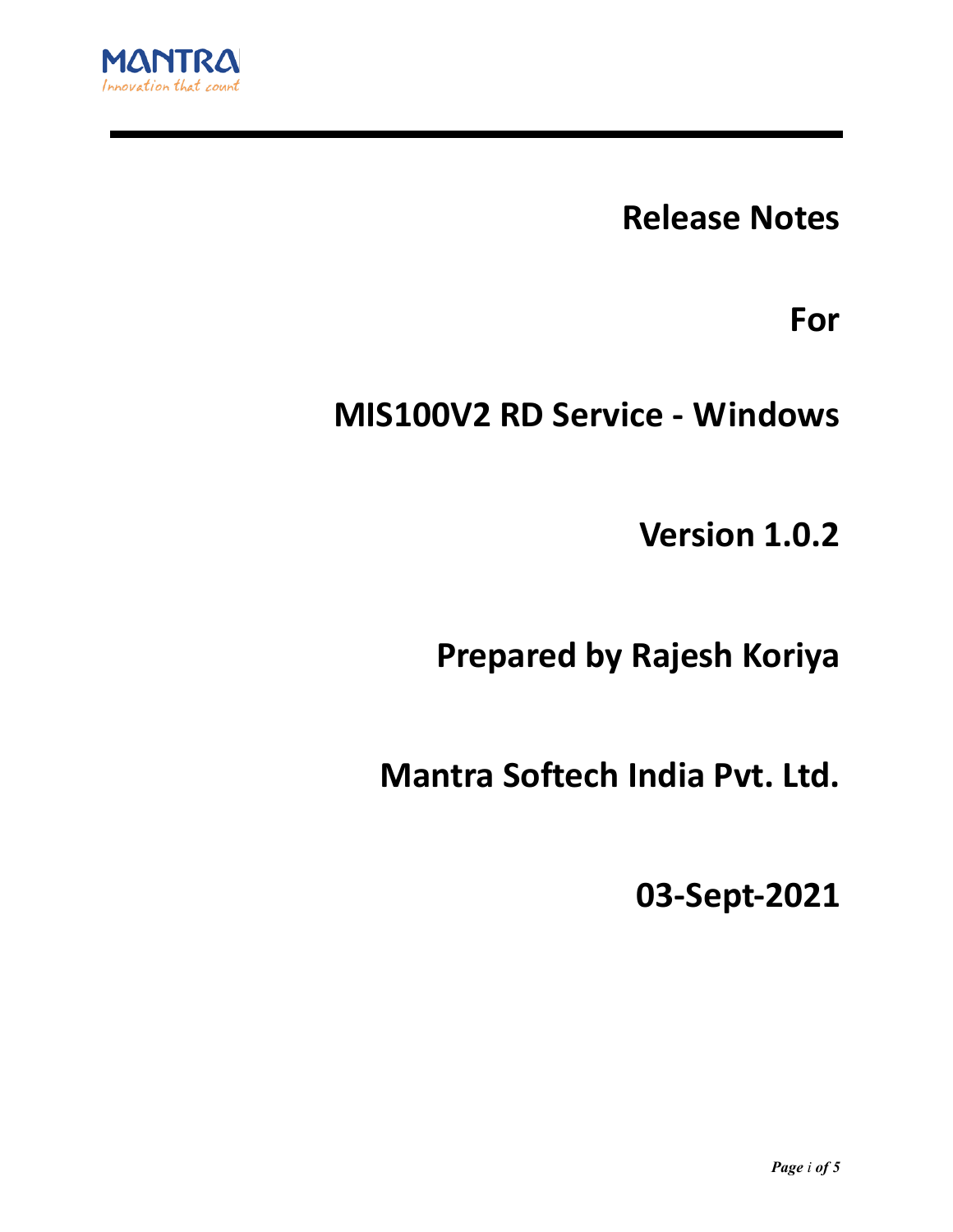

## **MANTRA SOFTECH INDIA (I) PVT. LTD.**

# **Product Release Notes**<br>(MIS100V2 RD Service - Windows)

03.09.2021

### **Table of Contents**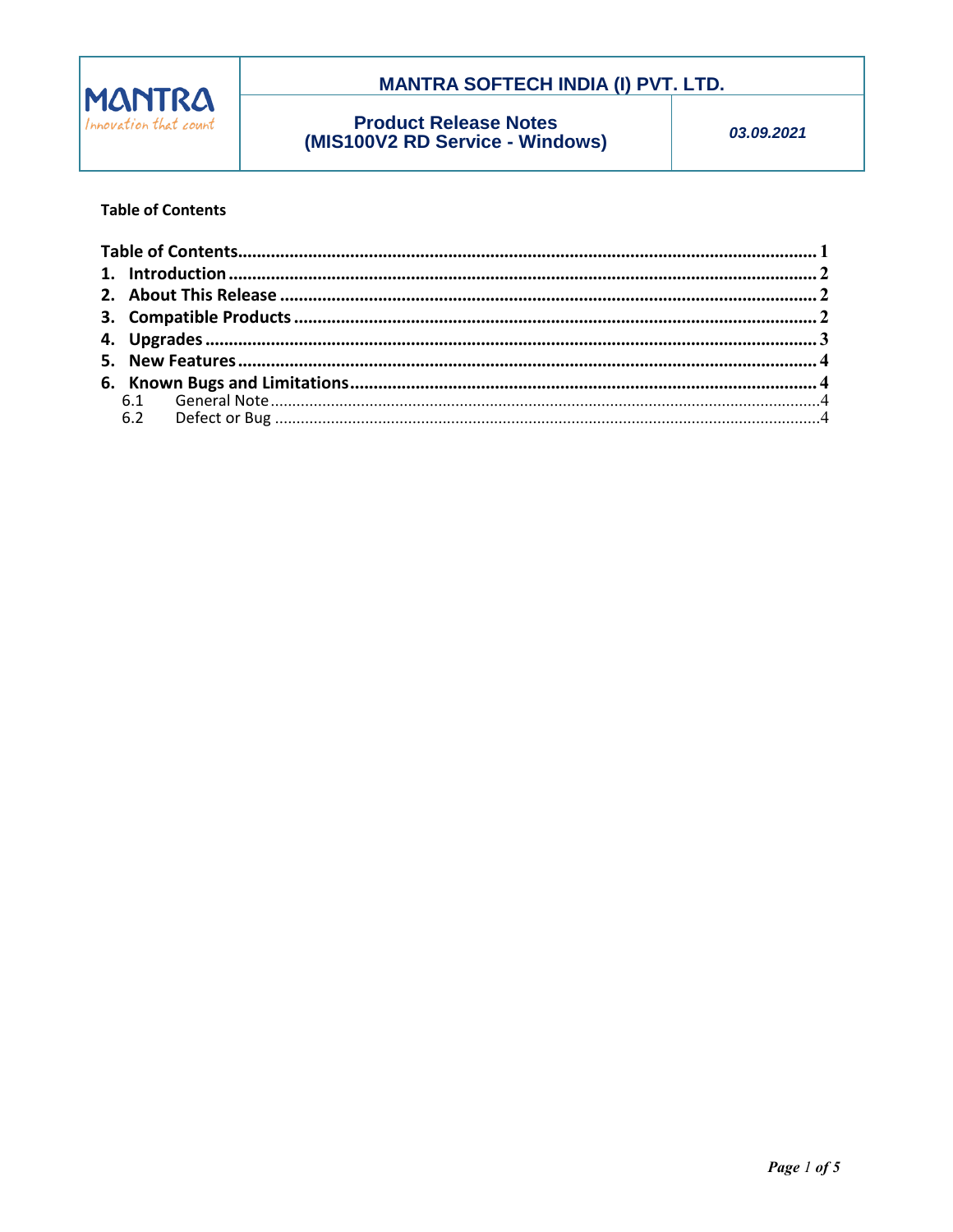

## **MANTRA SOFTECH INDIA (I) PVT. LTD.**

*03.09.2021*

# **1. Introduction**

MIS100V2 RD Service facility to capture biometric data of user/resident that will be used for Authentication/EKYC using Aadhaar authentication/EKYC API.

# **2. About This Release**

Features added in this release as below.

- Enabling support of TLS1.2 with Management Server Communication. Disabling TLS1.1 and lower SSL protocols.
- Enabling support of TLS1.2 with RD Service Communication. Disabling TLS1.1 and lower SSL protocols.
- $\triangleright$  Pinning of new preproduction encryption certificate due to expiry of old certificate.

# **3. Compatible Products**

This product has been tested on the following platforms and below MFS100 Driver Setup.

#### **Platform Supports**

1) Windows 7 (64 bit & 32 bit) 2) Windows 8 (64 bit & 32 bit) 3) Windows 10 (64 bit & 32 bit)

#### **Prerequisites**

1) MIS100V2 Driver Setup 2.0.0.0 Note: MIS100V2 Driver setup will install below setups as prerequisites.

A) VC++ 2008 Redist (64 bit & 32 bit)

B) VC++ 2013 Redist (64 bit & 32 bit)

C) VC++ 2015 Redist (64 bit & 32 bit)

D) Dot Net Framework 4.5.2 or higher

(Note: Its will be required for Windows 7 only. for Windows 8 or higher, Dot Net Framework 4.5.2 or higher version will be included with OS. You may only require enabling features if not available)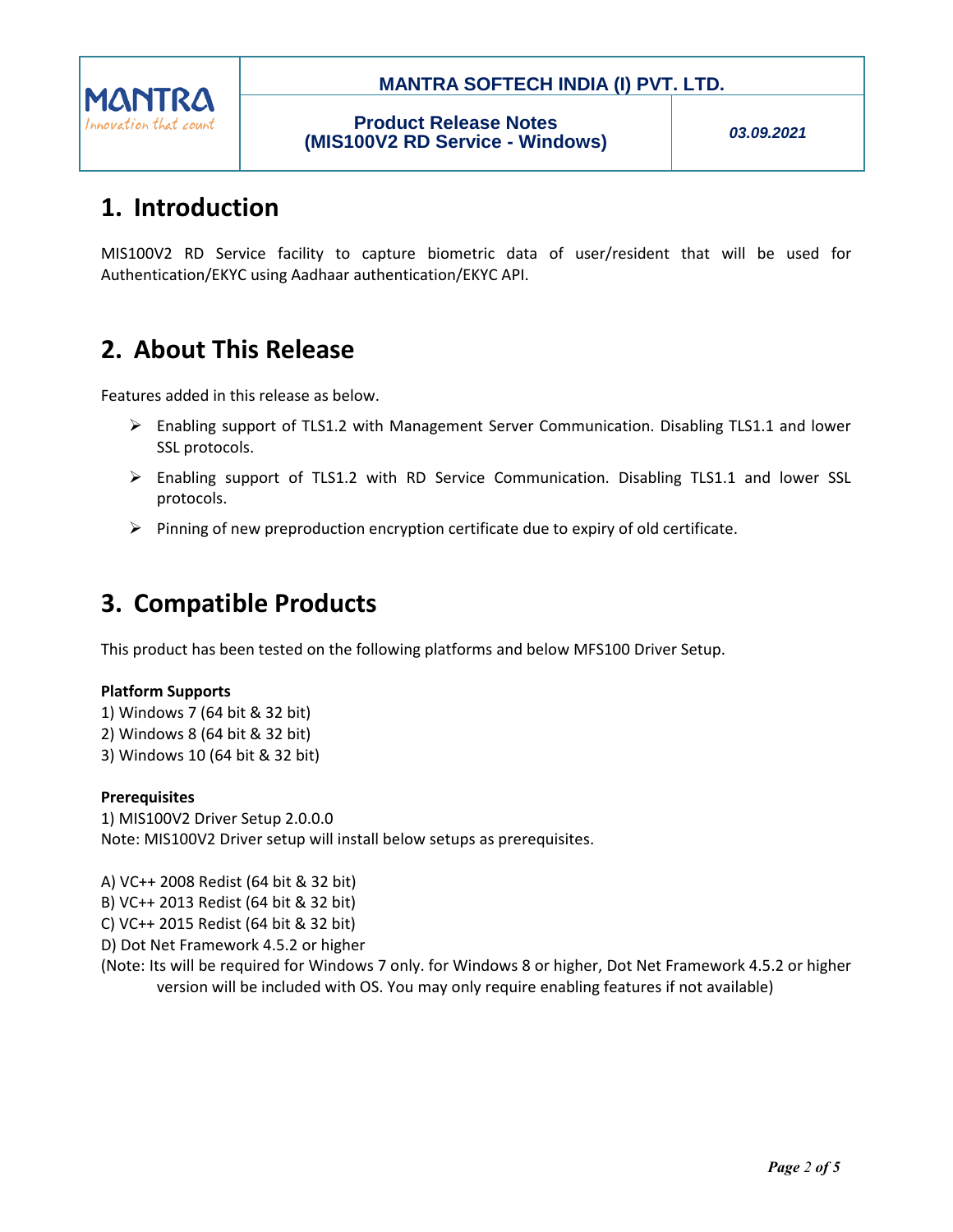

## **MANTRA SOFTECH INDIA (I) PVT. LTD.**

**Product Release Notes (MIS100V2 RD Service - Windows)**

*03.09.2021*

# **4. Upgrades**

There are two processes to upgrade MIS100V2 RD Service Version 1.0.1 to 1.0.2.

## **1) Manual Upgrade Process**

You can download MIS100V2 RD service setup version 1.0.2 & MIS100V2 Driver Setup Version 2.0.0.0 from below download Portal.

### [https://download.mantratecapp.com](https://download.mantratecapp.com/)

Go to Download – Drivers & Documents

| <b>MANTRA</b>                                                                                                                                                                                         |  | <b>HOMF</b><br>DOWNLOAD -<br>WEB DEMO $\sim$<br><b>LOGIN</b>                   |
|-------------------------------------------------------------------------------------------------------------------------------------------------------------------------------------------------------|--|--------------------------------------------------------------------------------|
| <b>WINDOWS</b> Download MFS100 RD Service                                                                                                                                                             |  | <b>WINDOWS Download MFS100 Driver</b>                                          |
| [Aadhaar auth API 2.5 and E-Kyc API 2.5 compliance (also<br>download and install driver setup)]<br><b>L</b> Download User Manual<br>Download MFS100 RD Service (1.0.3)<br>Last Updated on 03-Sep-2021 |  | Download MFS100 Driver (9.1.0.0) - Win 7/8/10<br>Last Updated on 03-Sep-2021   |
| It is recomanded to install latest driver setup for dependency<br>installation of latest RD Service.                                                                                                  |  |                                                                                |
| <b>WINDOWS Download MIS100V2 RD Service</b>                                                                                                                                                           |  | <b>WINDOWS</b> Download MIS100V2 Driver                                        |
| [Aadhaar auth API 2.5 and E-Kyc API 2.5 compliance (also<br>download and install driver setup)]<br>Download User Manual                                                                               |  | Download MIS100V2 Driver (2.0.0.0) - Win 7/8/10<br>Last Updated on 03-Sep-2021 |
| Download Mantra MIS100V2 RD Service (1.0.2)<br>Last Updated on 03-Sep-2021                                                                                                                            |  |                                                                                |
| It is recomanded to install latest driver setup for dependency                                                                                                                                        |  |                                                                                |

## **2) Auto upgrade process from Management Server**

- Management Server will have facility to upgrade MIS100V2 RD Service 1.0.1 to 1.0.2 remotely over the air.
- $\triangleright$  On every restart, RD Service will check latest version available on Management Server, and Management Server will provide upgraded packages to RD Service. Note: Auto upgrade will be started from 06-Sep-2021 onwards.
- $\triangleright$  After auto upgrade process, if RD service not able to start or not working, due to dot net framework 4.5.2 not installed in system. Follow below steps.
- $\triangleright$  For Windows 7, download MIS100V2 driver setup version 2.0.0.0 from above link. **Ref 4.1**